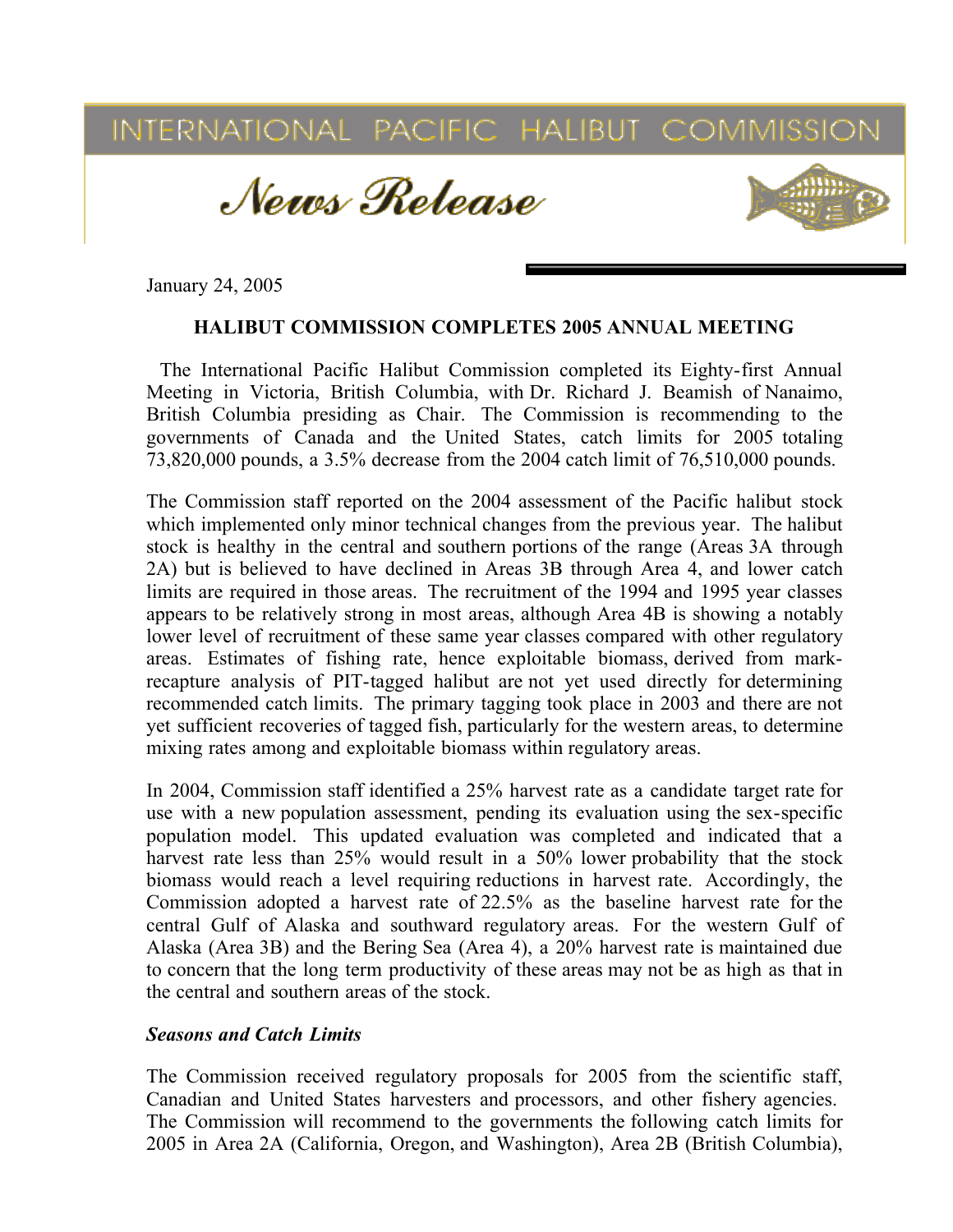Area 2C (southeastern Alaska), Area 3A (central Gulf), Area 3B (western Gulf), Area 4A (eastern Aleutians), Area 4B (western Aleutians), Area 4C (Pribilof Islands), Area 4D (northwestern Bering Sea), and Area 4E (Bering Sea flats):

| Area                                                                                                                                                                                                                                                                                                                                                                                               | Catch<br>Limit<br>(pounds)                                                          |
|----------------------------------------------------------------------------------------------------------------------------------------------------------------------------------------------------------------------------------------------------------------------------------------------------------------------------------------------------------------------------------------------------|-------------------------------------------------------------------------------------|
| 2A Non-treaty directed commercial (south of Point Chehalis)<br>2A Non-treaty incidental catch in salmon troll<br>2A Non-treaty incidental catch in sablefish longline fishery<br>(north of Point Chehalis)<br>2A Treaty Indian commercial<br>2A Treaty Indian ceremonial and subsistence (year-round)<br>2A Sport – North of Columbia River<br>2A Sport – South of Columbia River<br>Area 2A total | 226,203<br>39,918<br>70,000<br>452,500<br>38,000<br>237,257<br>266,122<br>1,330,000 |
| 2B (includes sport catch allocation)                                                                                                                                                                                                                                                                                                                                                               | 13,250,000                                                                          |
| 2C                                                                                                                                                                                                                                                                                                                                                                                                 | 10,930,000                                                                          |
| 3A                                                                                                                                                                                                                                                                                                                                                                                                 | 25,470,000                                                                          |
| 3B                                                                                                                                                                                                                                                                                                                                                                                                 | 13,150,000                                                                          |
| 4A                                                                                                                                                                                                                                                                                                                                                                                                 | 3,440,000                                                                           |
| 4B                                                                                                                                                                                                                                                                                                                                                                                                 | 2,260,000                                                                           |
| 4C                                                                                                                                                                                                                                                                                                                                                                                                 | 1,815,000                                                                           |
| 4D                                                                                                                                                                                                                                                                                                                                                                                                 | 1,815,000                                                                           |
| 4E                                                                                                                                                                                                                                                                                                                                                                                                 | 359,000                                                                             |
| Area 4 total                                                                                                                                                                                                                                                                                                                                                                                       | 10,240,000                                                                          |
| <b>Total</b>                                                                                                                                                                                                                                                                                                                                                                                       | 73,820,000                                                                          |

# 2005 Catch Limits

The Department of Fisheries and Oceans, Canada will allocate the adopted Area 2B catch limit between sport and commercial fisheries.

The IPHC sets biologically-based catch limits for Areas 4A, 4B, and a combined Area 4C-D-E. The catch limits for Regulatory Areas 4C, 4D, and 4E reflect the catch-sharing plan implemented by the North Pacific Fishery Management Council (NPFMC). The catch-sharing plan allows Area 4D Community Development Quota (CDQ) harvest to be taken in Area 4E.

The catch-sharing plan implemented by the Pacific Fishery Management Council (PFMC) for Area 2A was adopted by the Commission and is reflected in the catch limits adopted for the Area 2A fisheries. In Area 2A, seven 10-hour fishing periods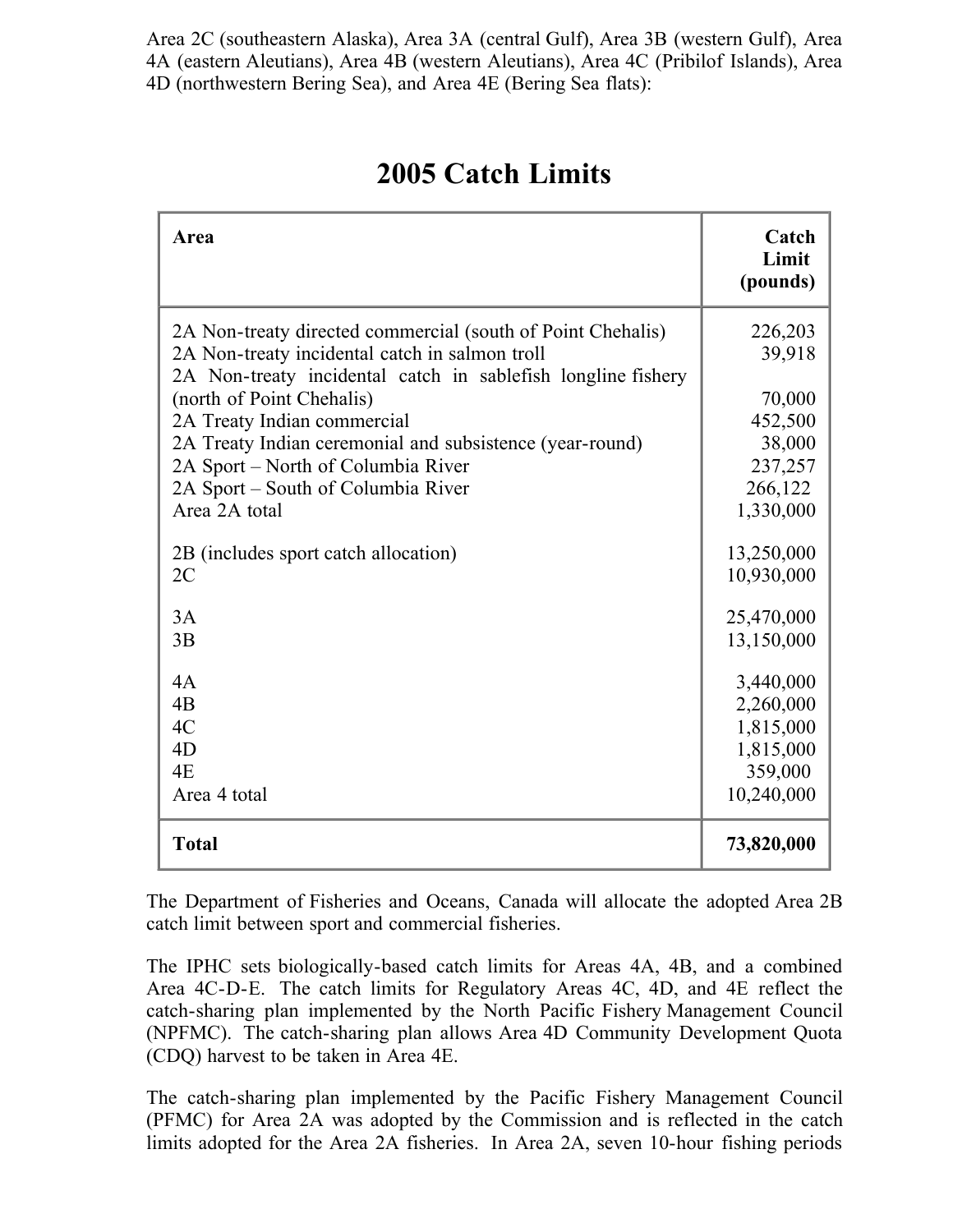for the non-treaty directed commercial fishery are recommended: June 29, July 13, July 27, August 10, August 24, September 14, and September 28, 2005. All fishing periods will begin at 8:00 a.m. and end at 6:00 p.m. local time, and will be further restricted by fishing period limits announced at a later date.

Area 2A fishing dates for an incidental commercial halibut fishery concurrent with salmon troll fishing seasons and the incidental commercial halibut fishery during the sablefish fishery north of Point Chehalis will be established under United States domestic regulations by the National Marine Fisheries Service (NMFS). The remainder of the Area 2A catch-sharing plan, including sport fishing seasons and depth restrictions, will be determined under regulations promulgated by NMFS. For further information of the depth restrictions in the commercial directed halibut fishery, incidental halibut during the sablefish fishery, and the sport fisheries, call the NMFS hotline (1-800-662-9825).

The Commission continued its discussions on the season extension issue and received several industry proposals and public testimony. The Commission also received a staff report indicating very little difference between the size compositions of halibut landed in the first two weeks compared with that during the last two weeks of March in 2004. After reviewing staff information and proposals from the harvesting and processing sector, the Commission voted on a season similar to 2003 and 2004. Further, it was agreed to open the season on a Sunday to facilitate marketing. Therefore, seasons will commence at 12 noon local time on February 27 and terminate at 12 noon local time on November 15, 2005 for the following fisheries and areas: the treaty Indian commercial fishery in Area 2A, the Canadian Individual Vessel Quota (IVQ) fishery in Area 2B, and the United States Individual Fishing Quota (IFQ) and CDQ fisheries in Areas 2C, 3A, 3B, 4A, 4B, 4C, 4D, and 4E. In addition, the Commission formed a working group, composed of staff and members of its advisory bodies, to examine and report on the relative merits and expense of different research to understand the timing and extent of winter migratory movements of halibut among regulatory areas. The working group will consider both pop-up satellite and transponder tagging, as well as an experimental winter fishery, and make recommendations to the Commission prior to its next Annual Meeting.

## Regulatory Changes and Issues

The Commission approved changes to the regulations that will allow Area 4C IFQ and CDQ fishing to occur in Areas 4C or 4D. This measure facilitates implementation of action approved by the U.S. NPFMC. A component of this measure is a modification of the IPHC clearance regulations that will allow a vessel to clear simultaneously into Areas 4C and 4D.

At the request of NOAA Enforcement, the Commission will clarify its regulations to ensure that halibut fillets are not allowed on board a commercial vessel. The clarification will change the wording and move the regulation paragraph from the size limit section to the receipt and possession section. This clarification will not change the current exceptions for cheeking of halibut in accordance with NMFS regulations, or for filleting of weighed and recorded IFQ fish (Section 13 (2) (a) and (b)).

## Other Actions